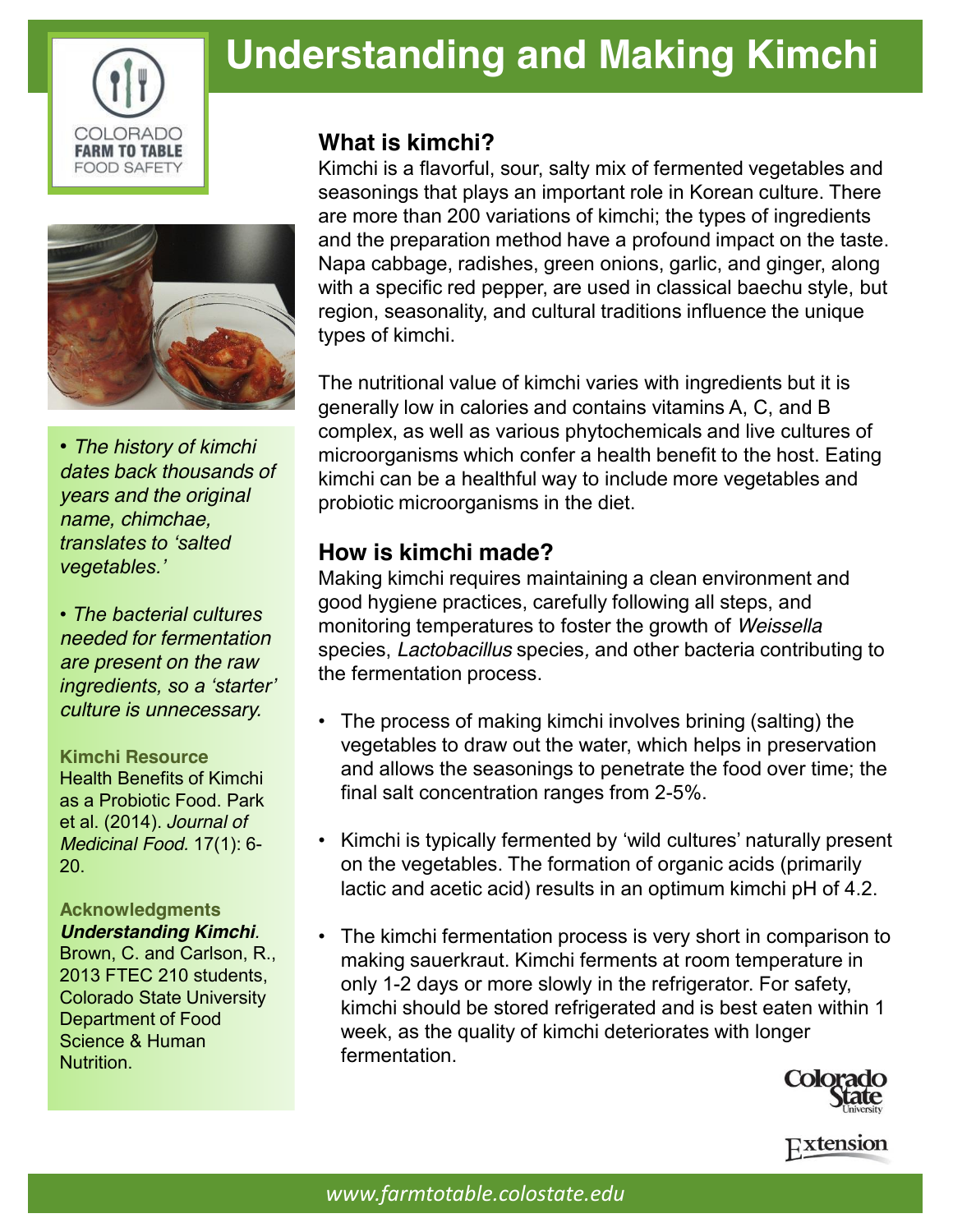# **Making Baechu (Bet-schu) Kimchi: Mack (Chopped Cabbage) Style**

*Kimchi is a fermented vegetable condiment, traditional to Korean cuisine. Season will impact vegetable size and quality, as well as time needed for fermentation. Look for light-green Napa cabbage with compact, elongated heads that feel heavy for size. In summer, Napa cabbage may be softer and ferment faster; while in winter, Napa cabbage may be firmer and need more time to ferment. Some ingredients, such as Korean red pepper powder and Korean radish, may need to be purchased through specialty Asian stores or ordered online.*

*During preparation, proper sanitation practices must be followed to prevent contamination by spoilage or harmful microorganisms. This includes proper hand washing as well as using clean equipment, utensils, and surfaces throughout all preparation steps.* 

### **Equipment:**

- Large sharp knife and cutting board
- Blender or food processor (optional for blending ginger and garlic)
- Measuring cup, measuring spoons, and mixing utensils
- 1-quart saucepan for making sweet rice paste
- Food-safe, glass or plastic storage container with tight fitting lid. For example: plastic rectangle kimchi container, glass mason jars with bands and lids, or gallon-size re-sealable zipper plastic bags. Do not use metal containers nor earthenware with cracks or chips. Container(s) must fit in your refrigerator, but big enough to hold 2 cabbages.
- Large glass, plastic, or stainless steel mixing bowl
- Disposable food handler gloves (highly recommended) for protection from red pepper powder while handling kimchi

### **Ingredients:**

- 2 medium heads Napa cabbage (about 6-8 pounds total)
- 1 ½ cups coarse salt, non-iodized, divided (baked or sea salt recommended)
- 1 gallon  $+$   $\frac{1}{2}$  cup cold water, divided
- 2 Tbsp. sweet rice flour
- 1-10 cloves garlic, depending on taste preference
- About 3 slices fresh ginger root (about 0.2-0.4 oz.)
- 1 cup Korean red pepper powder specific "for kimchi"
- ½ Korean radish (about 1-1.5 pounds), or daikon radish
- 1 Asian pear (optional)
- 10 green onions
- 1 tsp. fish sauce (optional)
- 2 tsp. finely ground salt (optional, as needed)







www.farmtotable.colostate.edu